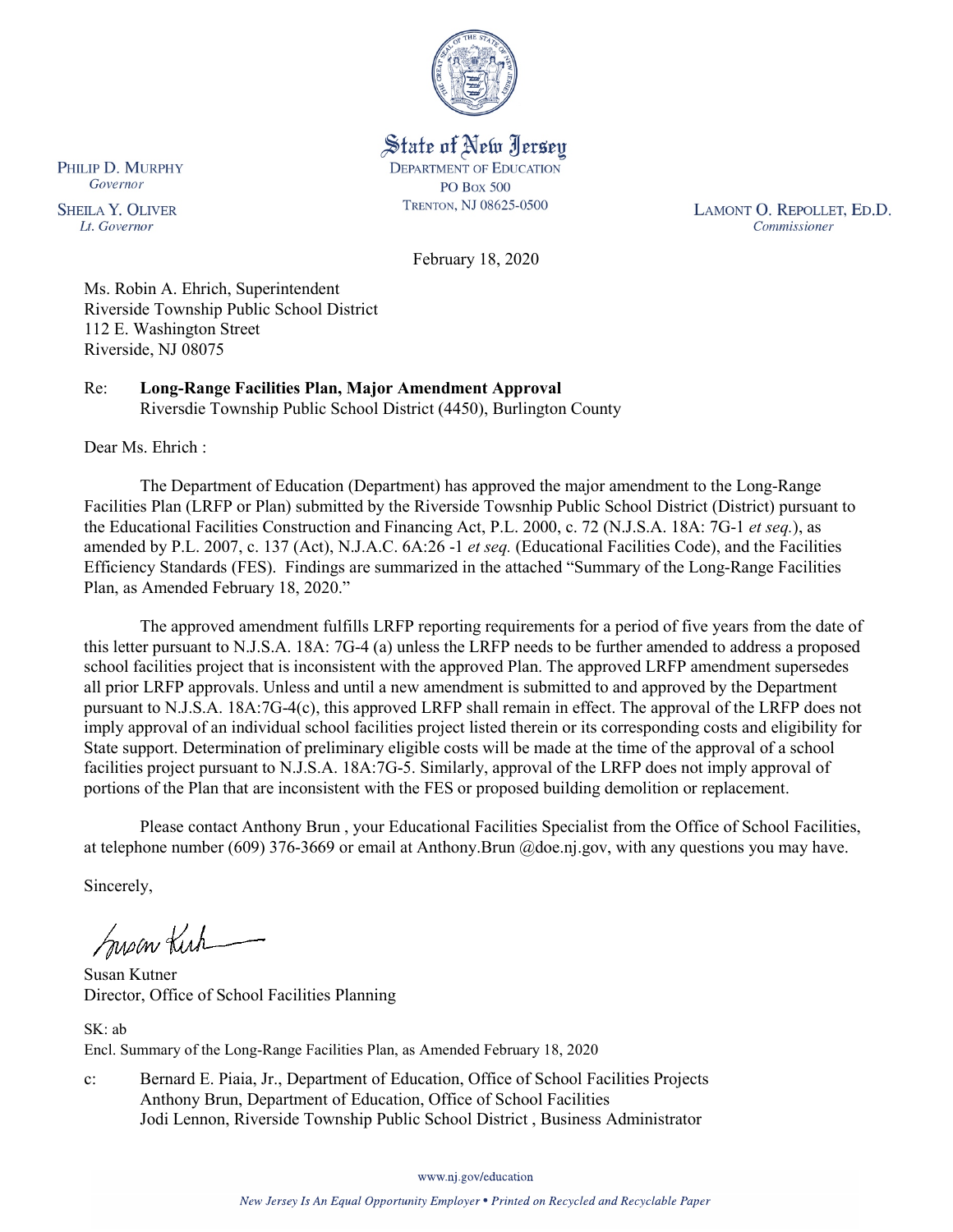# **Riverside Township Public School District (4450) Summary of the Long-Range Facilities Plan, as Amended February 18, 2020**

The Department of Education (Department) has completed its review of the major amendment to the Long-Range Facilities Plan (LRFP or Plan) submitted by the Riverside Township Public School District (District) pursuant to the Educational Facilities Construction and Financing Act, P.L. 2000, c. 72 (N.J.S.A. 18A: 7G-1 *et seq.*), as amended by P.L. 2007, c. 137 (Act), N.J.A.C. 6A:26-1 et seq. (Educational Facilities Code), and the Facilities Efficiency Standards (FES).

The following provides a summary of the District's approved amended LRFP. The summary is based on the standards set forth in the Act, the Educational Facilities Code, the FES, District-reported information in the Department's LRFP reporting system, and supporting documentation. The referenced reports in *italic* text are standard reports available on the Department's LRFP website.

# **1. Inventory Overview**

The District is classified as a Regular Operating District (ROD) for funding purposes. It provides services for students in grades PK-12.

The District identified existing and proposed schools, sites, buildings, rooms, and site amenities in its LRFP. Table 1 lists the number of existing and proposed district schools, sites, and buildings. Detailed information can be found in the *School Asset Inventory Report* and the *Site Asset Inventory Report.*

**As directed by the Department, school facilities projects that have received initial approval by the Department and have been approved by the voters, if applicable, are represented as "existing" in the LRFP.** Approved projects that include new construction and/or the reconfiguration/reassignment of existing program space are as follows: n/a.

| Table 1: Number of Schools, School Buildings, and Sites |  |  |  |  |
|---------------------------------------------------------|--|--|--|--|
|---------------------------------------------------------|--|--|--|--|

|                                              | <b>Existing</b> | <b>Proposed</b> |
|----------------------------------------------|-----------------|-----------------|
| Number of Schools (assigned DOE school code) |                 |                 |
| Number of School Buildings <sup>1</sup>      |                 |                 |
| Number of Non-School Buildings <sup>2</sup>  |                 |                 |
| Number of Vacant Buildings                   |                 |                 |
| Number of Sites                              |                 |                 |

*1 Includes district-owned buildings and long-term leases serving students in district-operated programs 2 Includes occupied district-owned buildings not associated with a school, such as administrative or utility buildings*

Based on the existing facilities inventory submitted by the District:

- Schools using leased buildings (short or long-term):  $n/a$
- Schools using temporary classroom units (TCUs), excluding TCUs supporting construction: n/a
- Vacant/unassigned school buildings:  $n/a$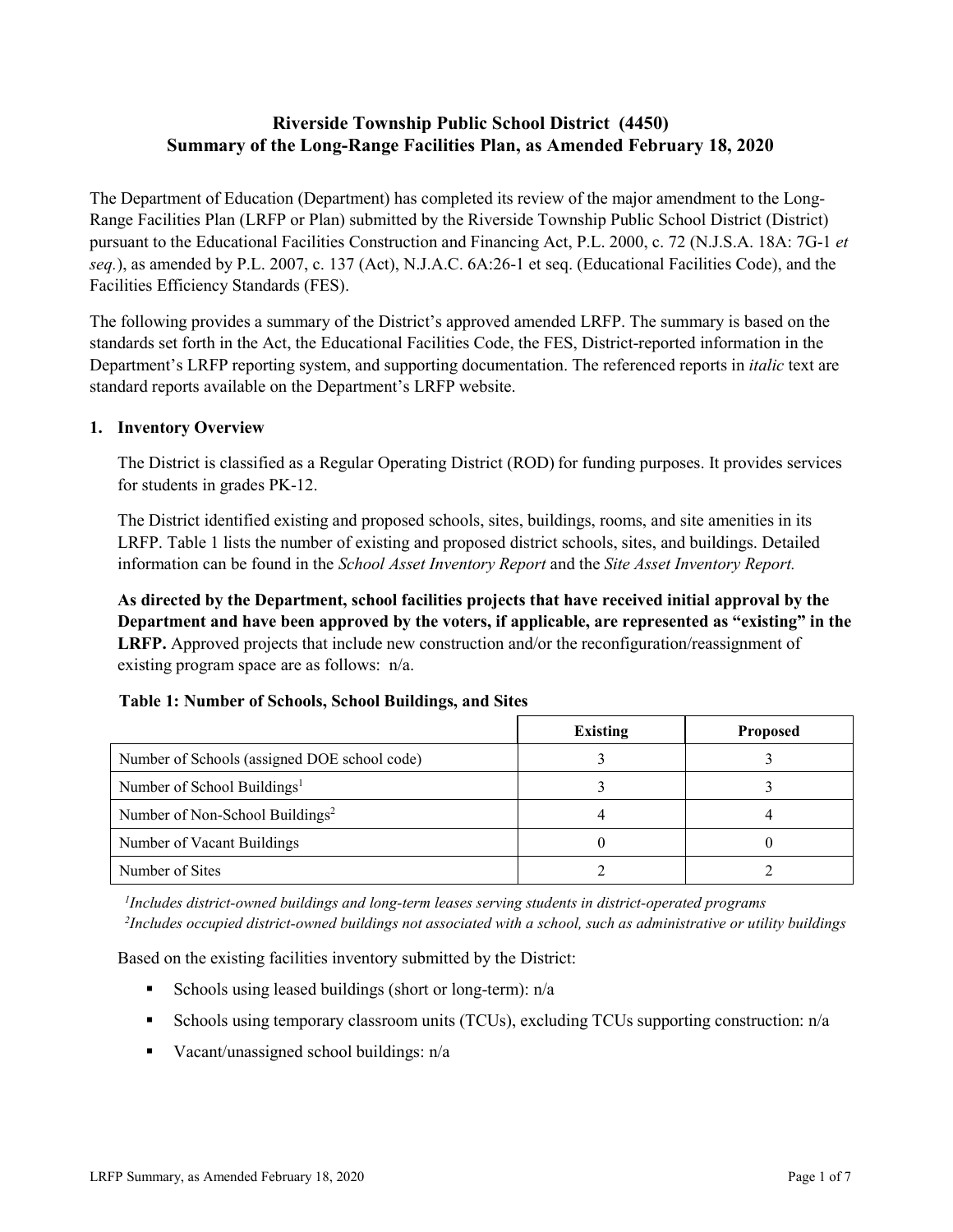**FINDINGS** The Department has determined that the proposed inventory is adequate for approval of the District's LRFP amendment. However, the LRFP determination does not imply approval of an individual school facilities project listed within the LRFP; the District must submit individual project applications for project approval.

# **2. District Enrollments**

The District determined the number of students, or "proposed enrollments," to be accommodated for LRFP planning purposes on a district-wide basis and in each school.

The Department minimally requires the submission of a standard cohort-survival projection using historic enrollment data from the Application for School State Aid (ASSA) or NJ Smart. The cohort-survival method projection method forecasts future students based upon the survival of the existing student population as it moves from grade to grade. A survival ratio of less than 1.00 indicates a loss of students, while a survival ratio of more than 1.00 indicates the class size is increasing. For example, if a survival ratio tracking first to second grade is computed to be 1.05, the grade size is increasing by 5% from one year to the next. The cohort-survival projection methodology works well for communities with stable demographic conditions. Atypical events impacting housing or enrollments, such as an economic downturn that halts new housing construction or the opening of a charter or private school, typically makes a cohort-survival projection less reliable.

#### **Proposed enrollments are based on a standard cohort-survival enrollment projection.**

Adequate supporting documentation was submitted to the Department to justify the proposed enrollments. Table 2 provides a comparison of existing and projected enrollments. All totals include special education students.

| <b>Grades</b>                | <b>Existing Enrollments</b><br>2018-2019 School Year | <b>District Proposed Enrollments</b><br>2023-2024 School Year |
|------------------------------|------------------------------------------------------|---------------------------------------------------------------|
| PK (excl. private providers) | 78                                                   | 81                                                            |
| Grades K-5                   | 613                                                  | 534                                                           |
| Grades 6-8                   | 292                                                  | 270                                                           |
| Grades 9-12                  | 395                                                  | 478                                                           |
| <b>Totals</b>                | 1,378                                                | 1,363                                                         |

#### **Table 2: Enrollments**

**FINDINGS** The Department has determined the District's proposed enrollments to be acceptable for approval of the District's LRFP amendment. The Department will require a current enrollment projection at the time an application for a school facilities project is submitted incorporating the District's most recent enrollments in order to verify that the LRFP's planned capacity is appropriate for the updated enrollments.

#### **3. District Practices Capacity**

Based on information provided in the room inventories, *District Practices Capacity* was calculated for each school building to determine whether adequate capacity is proposed for the projected enrollments based on district scheduling and class size practices. The capacity totals assume instructional buildings can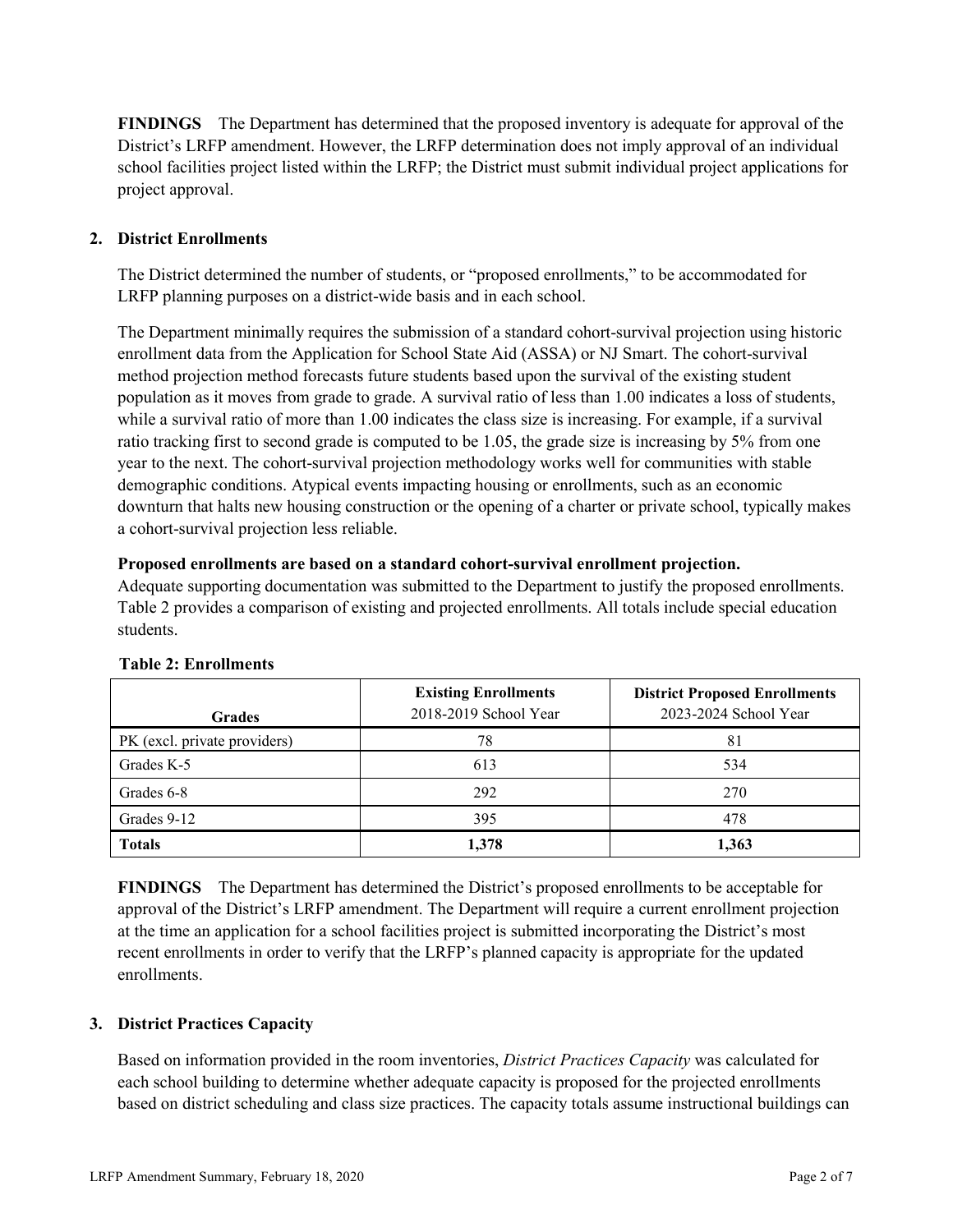be fully utilized regardless of school sending areas, transportation, and other operational issues. The calculations only consider district-owned buildings and long-term leases; short term leases and temporary buildings are excluded. A capacity utilization factor of 90% for classrooms serving grades K-8 and 85% for classrooms serving grades 9-12 is applied in accordance with the FES. No capacity utilization factor is applied to preschool classrooms.

In certain cases, districts may achieve adequate District Practices Capacity to accommodate enrollments but provide inadequate square feet per student in accordance with the FES, resulting in educational adequacy issues and "Unhoused Students." Unhoused students are considered in the "Functional Capacity" calculations used to determine potential State support for school facilities projects and are analyzed in Section 4.

Table 3 provides a summary of proposed enrollments and existing and proposed District-wide capacities. Detailed information can be found in the LRFP website reports titled *FES and District Practices Capacity Report, Existing Rooms Inventory Report, and Proposed Rooms Inventory Report.*

| <b>Grades</b>     | <b>Proposed</b><br><b>Enrollments</b> | <b>Existing</b><br><b>District</b><br><b>Practices</b><br>Capacity | <b>Existing</b><br>Deviation* | <b>Proposed</b><br><b>District</b><br><b>Practices</b><br>Capacity | <b>Proposed</b><br>Deviation* |
|-------------------|---------------------------------------|--------------------------------------------------------------------|-------------------------------|--------------------------------------------------------------------|-------------------------------|
| Elementary (PK-5) | 615                                   | 610.00                                                             | $-5.00$                       | 610.00                                                             | $-5.00$                       |
| Middle $(6-8)$    | 270                                   | 279.90                                                             | 9.90                          | 279.90                                                             | 9.90                          |
| High $(9-12)$     | 478                                   | 481.10                                                             | 3.10                          | 481.10                                                             | 3.10                          |
| <b>Totals</b>     | 1,363                                 | 1,371.00                                                           | 8.00                          | 1,371.00                                                           | 8.00                          |

**Table 3: District Practices Capacity Analysis**

*\* Positive numbers signify surplus capacity; negative numbers signify inadequate capacity. Negative values for District Practices capacity are acceptable for approval if proposed enrollments do not exceed 100% capacity utilization.*

Considerations:

- **Based on the proposed enrollments and existing room inventories, the District is projected to have** inadequate capacity for the following grade groups, assuming all school buildings can be fully utilized: n/a
- Adequate justification has been provided by the District if the proposed capacity for a school significantly deviates from the proposed enrollments. Generally, surplus capacity is acceptable for LRFP approval if additional capacity is not proposed through new construction.

**FINDINGS**The Department has determined that proposed District capacity, in accordance with the proposed enrollments, is adequate for approval of the District's LRFP amendment. The Department will require a current enrollment projection at the time an application for a school facilities project is submitted, incorporating the District's most recent Fall Enrollment Report, in order to verify that the LRFP's planned capacity meets the District's updated enrollments.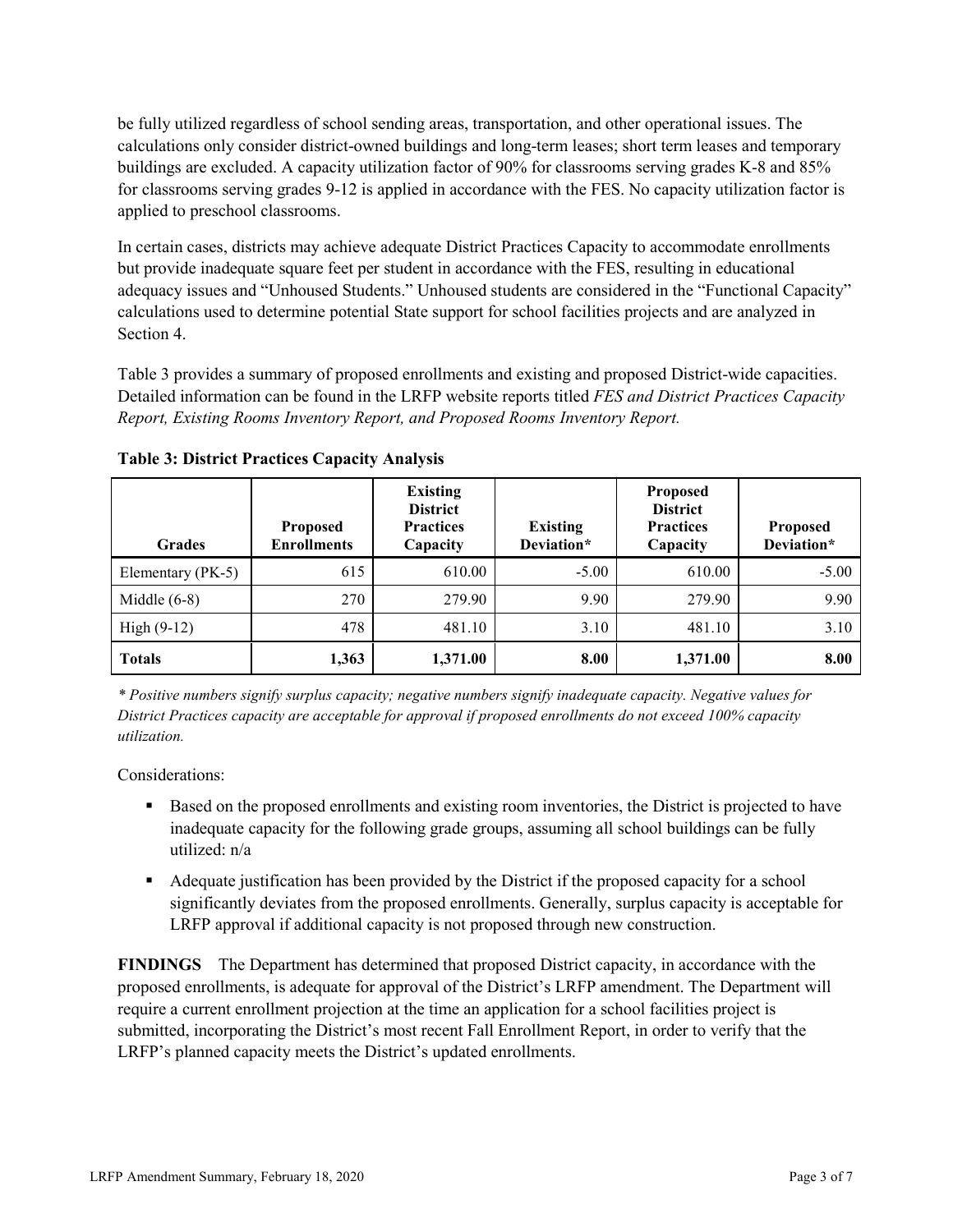# **4. New Construction Funding Eligibility**

*Functional Capacity* was calculated and compared to the proposed enrollments to provide a **preliminary estimate** of Unhoused Students and new construction funding eligibility. **Final determinations will be made at the time of project application approvals.**

*Functional Capacity* is the adjusted gross square footage of a school building *(total gross square feet minus excluded space)* divided by the minimum area allowance per full-time equivalent student for the grade level contained therein. *Unhoused Students* is the number of students projected to be enrolled in the District that exceeds the Functional Capacity of the District's schools pursuant to N.J.A.C. 6A:26-2.2(c). *Excluded Square Feet* includes (1) square footage exceeding the FES for any pre-kindergarten, kindergarten, general education, or self-contained special education classroom; (2) grossing factor square footage *(corridors, stairs, mechanical rooms, etc.)* that exceeds the FES allowance, and (3) square feet proposed to be demolished or discontinued from use. Excluded square feet may be revised during the review process for individual school facilities projects.

Table 4 provides a preliminary assessment of the Functional Capacity, Unhoused Students, and Estimated Maximum Approved Area for Unhoused Students for each FES grade group. The calculations exclude temporary facilities and short-term leased buildings. School buildings proposed for whole or partial demolition or reassignment to a non-school use are excluded from the calculations pending project application review. If a building is proposed to be reassigned to a different school, the square footage is applied to the proposed grades after reassignment. Buildings that are not assigned to a school are excluded from the calculations. In addition, only preschool students eligible for state funding (former ECPA students) are included. Detailed information concerning the calculations can be found in the *Functional Capacity and Unhoused Students Report* and the *Excluded Square Footage Report.*

|                                                | <b>PK/K-5</b> | $6 - 8$  | $9 - 12$ | <b>Total</b> |
|------------------------------------------------|---------------|----------|----------|--------------|
| PK Eligible Students/K-12 Proposed Enrollments | 615           | 270      | 478      |              |
| FES Area Allowance (SF/student)                | 125.00        | 134.00   | 151.00   |              |
| <b>Prior to Completion of Proposed Work:</b>   |               |          |          |              |
| <b>Existing Gross Square Feet</b>              | 61,835        | 39,761   | 76,032   | 177,628      |
| Adjusted Gross Square Feet                     | 59,616        | 39,148   | 74,579   | 173,343      |
| <b>Adjusted Functional Capacity</b>            | 476.90        | 292.15   | 493.90   |              |
| <b>Unhoused Students</b>                       | 138.08        | 0.00     | 0.00     |              |
| Est. Max. Area for Unhoused Students           | 17,259.01     | 0.00     | 0.00     |              |
| <b>After Completion of Proposed Work:</b>      |               |          |          |              |
| Gross Square Feet                              | 61,835        | 39,761   | 76,032   | 177,628      |
| New Gross Square Feet                          | $\theta$      | $\theta$ | $\theta$ | $\theta$     |
| Adjusted Gross Square Feet                     | 59,616        | 39,148   | 74,579   | 173,343      |
| <b>Functional Capacity</b>                     | 476.90        | 292.15   | 493.90   |              |
| Unhoused Students after Construction           | 138.08        | 0.00     | 0.00     |              |
| Est. Max. Area Remaining                       | 17,259.01     | 0.00     | 0.00     |              |

#### **Table 4: Estimated Maximum Approved Area for Unhoused Students**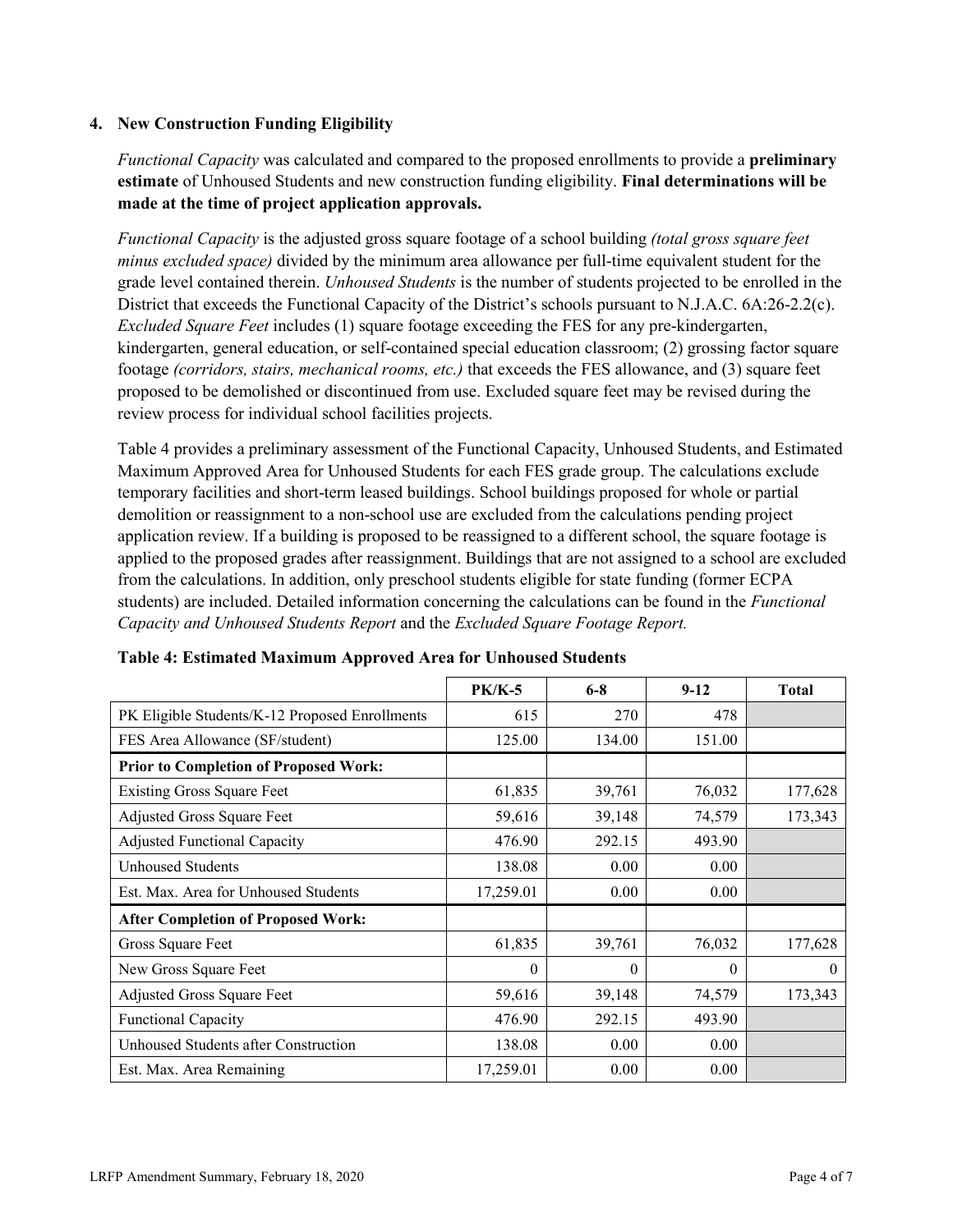Facilities used for non-instructional or non-educational purposes are ineligible for State support under the Act. However, projects for such facilities shall be reviewed by the Department to determine whether they are consistent with the District's LRFP and whether the facility, if it is to house students (full or part time) conforms to educational adequacy requirements. These projects shall conform to all applicable statutes and regulations.

Estimated costs represented in the LRFP by the District are for capital planning purposes only. The estimates are not intended to represent preliminary eligible costs or final eligible costs of approved school facilities projects.

Considerations:

- The District does not have approved projects pending completion, as noted in Section 1, that impact the Functional Capacity calculations.
- The Functional Capacity calculations *exclude* square feet proposed for demolition or discontinuation for the following FES grade groups and school buildings pending a feasibility study and project review: n/a.
- Based on the preliminary assessment, the District has Unhoused Students prior to the completion of proposed work for the following FES grade groups: PK-5.
- New construction is proposed for the following FES grade groups:  $n/a$ .
- **Proposed new construction exceeds the estimated maximum area allowance for Unhoused** Students prior to the completion of the proposed work for the following grade groups:  $n/a$ .
- The District, based on the preliminary LRFP assessment, will have Unhoused Students after completion of the proposed LRFP work. If the District is projected to have Unhoused Students, adequate justification has been provided to confirm educational adequacy in accordance with Section 6 of this determination.

**FINDINGS** Functional Capacity and Unhoused Students calculated in the LRFP are preliminary estimates. Preliminary Eligible Costs (PEC) and Final Eligible Costs (FEC) will be included in the review process for specific school facilities projects. A feasibility study undertaken by the District is required if building demolition or replacement is proposed per N.J.A.C. 6A:26-2.3(b)(10).

# **5. Proposed Work**

The District assessed program space, capacity, and physical plant deficiencies to determine corrective actions. Capital maintenance, or *"system actions,"* address physical plant deficiencies due to operational, building code, and /or life cycle issues. Inventory changes, or *"inventory actions,*" add, alter, or eliminate sites, site amenities, buildings, and/or rooms.

The Act (N.J.S.A. 18A:7G-7b) provides that all school facilities shall be deemed suitable for rehabilitation unless a pre-construction evaluation undertaken by the District demonstrates to the satisfaction of the Commissioner that the structure might pose a risk to the safety of the occupants even after rehabilitation or that rehabilitation is not cost-effective. Pursuant to N.J.A.C. 6A:26-2.3(b)(10), the Commissioner may identify school facilities for which new construction is proposed in lieu of rehabilitation for which it appears from the information presented that new construction is justified, provided, however, that for such school facilities so identified, the District must submit a feasibility study as part of the application for the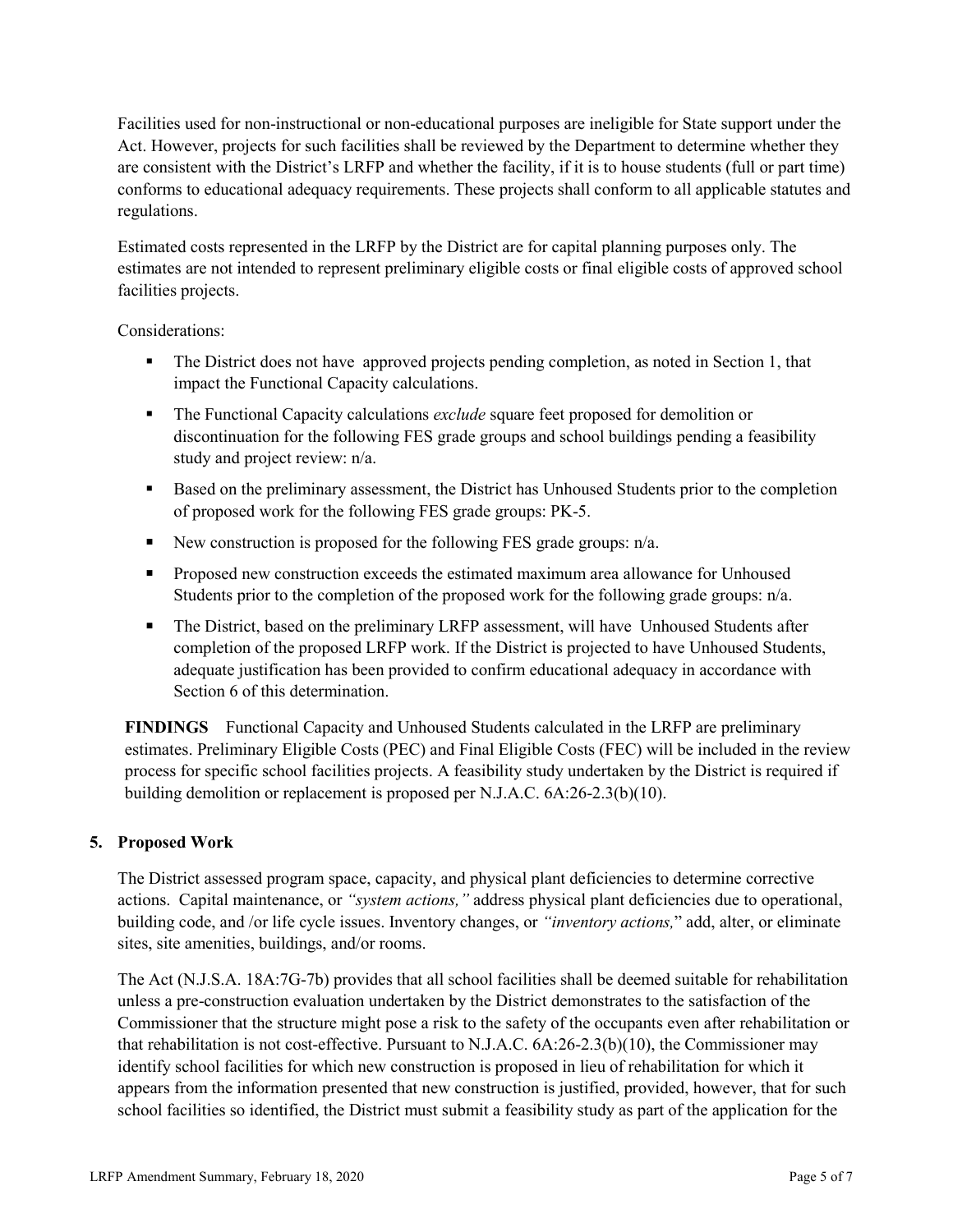specific school facilities project. The cost of each proposed building replacement is compared to the cost of additions or rehabilitation required to eliminate health and safety deficiencies and to achieve the District's programmatic model.

Table 5 lists the scope of work proposed for each school based on the building(s) serving their student population. Proposed inventory changes are described in the LRFP website reports titled *"School Asset Inventory Report and "Proposed Room Inventory Report."* Information concerning proposed systems work, or capital maintenance can be found in the "LRFP Systems Actions Summary Report".

With the completion of the proposed work, the following schools are proposed to be eliminated: n/a; the following schools are proposed to be added: n/a.

| <b>Proposed Scope of Work</b>                                                                  | <b>Applicable Schools</b>         |  |  |
|------------------------------------------------------------------------------------------------|-----------------------------------|--|--|
| Renovation only (no new construction)                                                          |                                   |  |  |
| System actions only (no inventory actions)                                                     | Riverside High School (050)       |  |  |
|                                                                                                | Riverside Elementary School (060) |  |  |
|                                                                                                | Riverside Middle School (070)     |  |  |
| Existing inventory actions only (no systems actions)                                           | n/a                               |  |  |
| Systems and inventory changes                                                                  | n/a                               |  |  |
| New construction                                                                               |                                   |  |  |
| Building addition only (no systems or existing inventory actions)                              | n/a                               |  |  |
| Renovation and building addition (system, existing inventory,<br>and new construction actions) | n/a                               |  |  |
| New building on existing site                                                                  | n/a                               |  |  |
| New building on new or expanded site                                                           | n/a                               |  |  |
| Site and building disposal (in addition to above scopes)                                       |                                   |  |  |
| Partial building demolition                                                                    | n/a                               |  |  |
| Whole building demolition                                                                      | n/a                               |  |  |
| Site and building disposal or discontinuation of use                                           | n/a                               |  |  |

|  |  |  | <b>Table 5. School Building Scope of Work</b> |  |  |  |
|--|--|--|-----------------------------------------------|--|--|--|
|--|--|--|-----------------------------------------------|--|--|--|

**FINDINGS** The Department has determined that the proposed work is adequate for approval of the District's LRFP amendment. However, Department approval of proposed work in the LRFP does not imply the District may proceed with a school facilities project. The District must submit individual project applications with cost estimates for Department project approval. Both school facilities project approval and other capital project review require consistency with the District's approved LRFP.

#### **6. Proposed Room Inventories and the Facilities Efficiency Standards**

The District's proposed school buildings were evaluated to assess general educational adequacy in terms of compliance with the FES area allowance pursuant to N.J.A.C. 6A:26-2.2 and 2.3.

District schools proposed to provide less square feet per student than the FES after the completion of proposed work as indicated in Table 5 are as follows: Riverside Elementary School